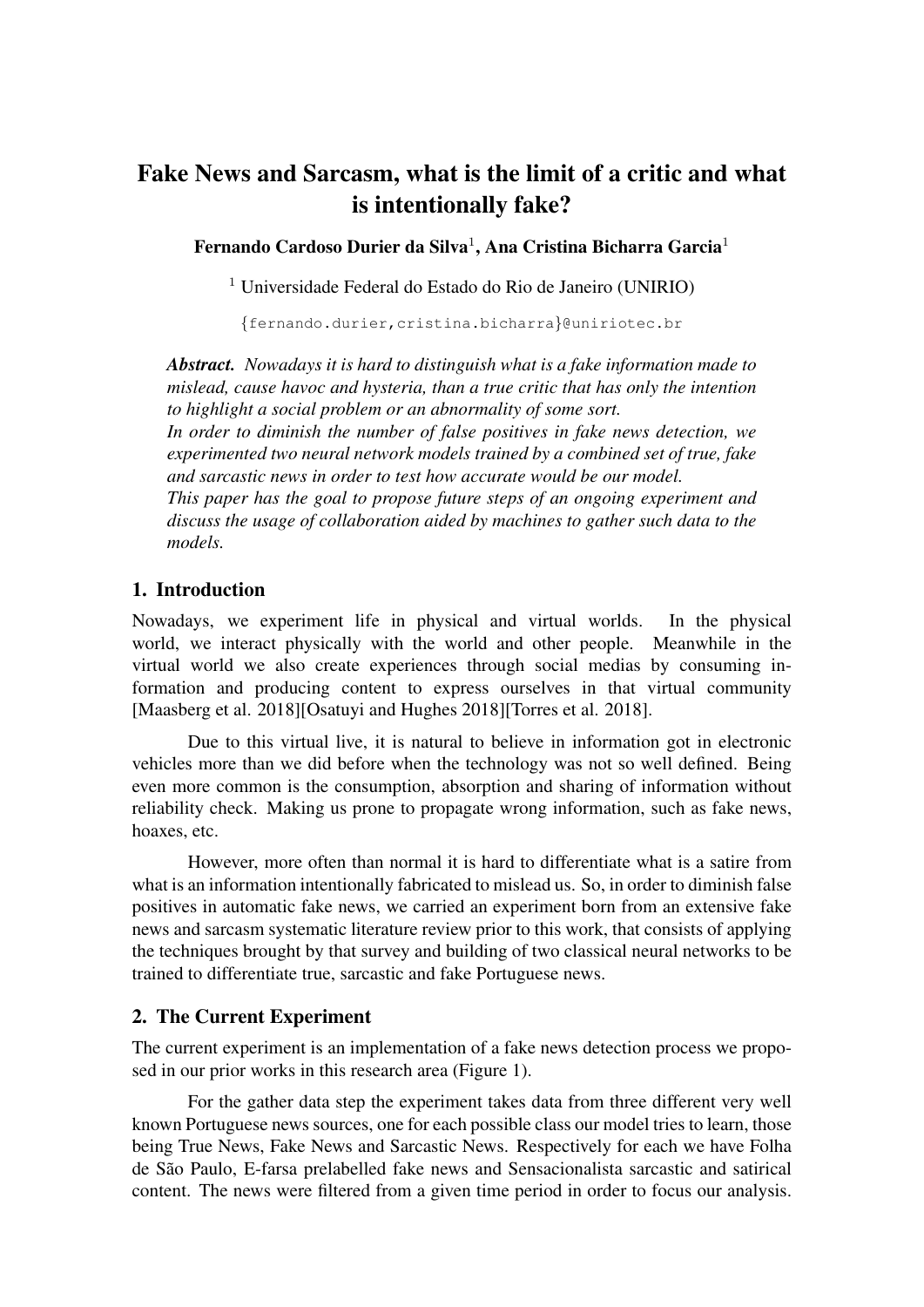

**Figura 1. Fake News and Sarcasm Differentiation Process**

The context chosen was the last Brazilian 2018 electoral run. We chose this period and political context due to the high volume of known Fake News being spread here in Brazil.

For the preprocess text step we applied a couple of Natural Language Techniques to extract the syntactic features, such as a dictionary counting capital letters, another counting special characters, a pronoun summary, tokenization of texts and sentences tokenization.

Then we proceed to the semantic features extraction which leverage on the previous step to check phrasal subjectivity and sentiment analysis.

Finally we used a pre-trained word embedding model known as Glove50 to encode our sentences into 20 dimension arrays, and in order to reduce the dimensionality of those we also used a recent proposed technique of t-sne, t-Distributed Stochastic Neighbor Embedding, a technique that implement dimensional reduction with better performance than the traditional Principal Component Analysis (PCA) technique.

After accuracy tests and literature review over the embedding matter, we tried a new approach of substituting this vectorization by sentence, to vectorization by document. So basically we used a prebuilt library(Word2Vec) to embed our documents into 50 dimension vectors, easing the learning process of our models, since they handle numerical data and not textual data.

For this experiment we ignored the Preprocess Image subprocess, as the main focus of this experiment is to detect fake news first by textual input through syntax and semantic, as we see the image processing as a future endeavor.

Then, for the context definition we fuse all the data preprocessed with the original metadata of each news and achieve the desired context of time and category before mentioned. Then pass to the next level of our process that is the current state of our research, the implementation of a composite classification, or what the literature identifies as an ensemble method.

In order to achieve the composite classifier we chose first to implement two neural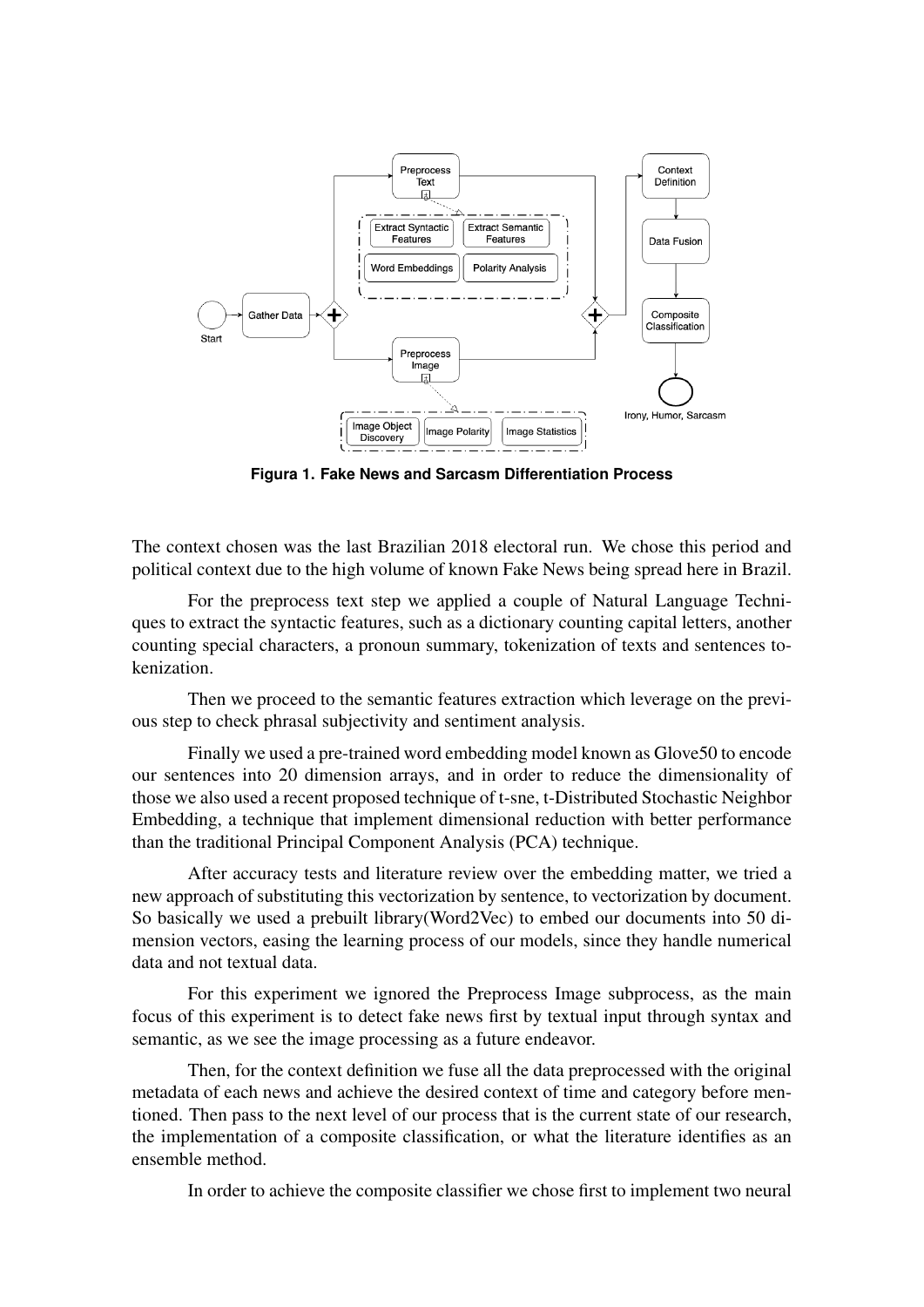networks to understand the benefits our process has brought us. The chosen models were a simplistic feed forward neural network and a recurrent neural network. By choosing those specif networks we tried to understand a detection based on the pure analysis of the engineered features and the document word embedded arrays, and on the other hand, the second neural structure tries to take in consideration the context of document word embedded arrays in order to provide us better insights.

### 3. Construction of Baseline and Sanity Check

Since we are proposing a methodology, we want to establish a grounded truth by using the state of art techniques in the area, also, since we are tackling a classification problem we applied some sanity checks using unsupervised clustering algorithms just to guarantee that our data is also compliant to our ambitions, i.e. having the separation by classes we suspect it should have(True News, Sarcastic News and Fake News).

In order to have a baseline to compare our model to, we chose four classic models used by related works studied in prior surveys, those being KNN, Gaussian Naive Bayes, Random Forests and Support Vector Machine (SVM). Then we trained and scored those models against different instances of our dataset passing through the data fusion steps. With this we could see if the data fusion process was increasing the models' accuracy scores or not.

By monitoring the models evolution we were able to establish a baseline of accuracy scores in Table 1. Each column represents an accuracy score for each model in each row, from left to right we can follow the data fusion process from raw dataset, i.e. scraped data from news and numerical features such as length of text, then NLP enriched dataset, i.e. syntatic summary, semantic summary, special character counting, and sentiment analysis, then finally the document embedding step that encodes the document to 50 dimensions, i.e. Coordinates Dataset column and Fused Dataset column are respectively the scores for a dataset composed only by the 50 dimension coordinates and class, and the other one the final fused dataset.

We were able to see the significant increase of accuracy during each data fusion step, so proving that we were in the right direction, and also, establishing a baseline to be used as comparison against future composite approaches.

| Models                        | <b>Raw Dataset</b> |      | NLP Dataset   Coordinates Dataset | <b>Fused Dataset</b> |
|-------------------------------|--------------------|------|-----------------------------------|----------------------|
| <b>Gaussian Naive Bayes</b>   | 0,70               | 0,78 | 0,65                              | 0,80                 |
| <b>Support Vector Machine</b> | 0,66               | 0,90 | 0,66                              | 0,90                 |
| <b>Random Forest</b>          | 0.71               | 0,63 | 0.81                              | 0.64                 |
| K Nearest Neighbors           | 0,67               | 0,83 | 0,85                              | 0,83                 |

#### **Tabela 1. Classic Models Baselines for each data fusion step of the detection process**

For sanity check also, we ran Kmeans and DBScan unsupervised algorithms against unlabeled dataset in order to check that there is a intuitive separation of our documents into the three classes our model tries to classify, True News, Sarcastic News, and Fake News[Dhillon et al. 2003][Janssens et al. 2009]. And the results were what we expected, three well defined clusters.